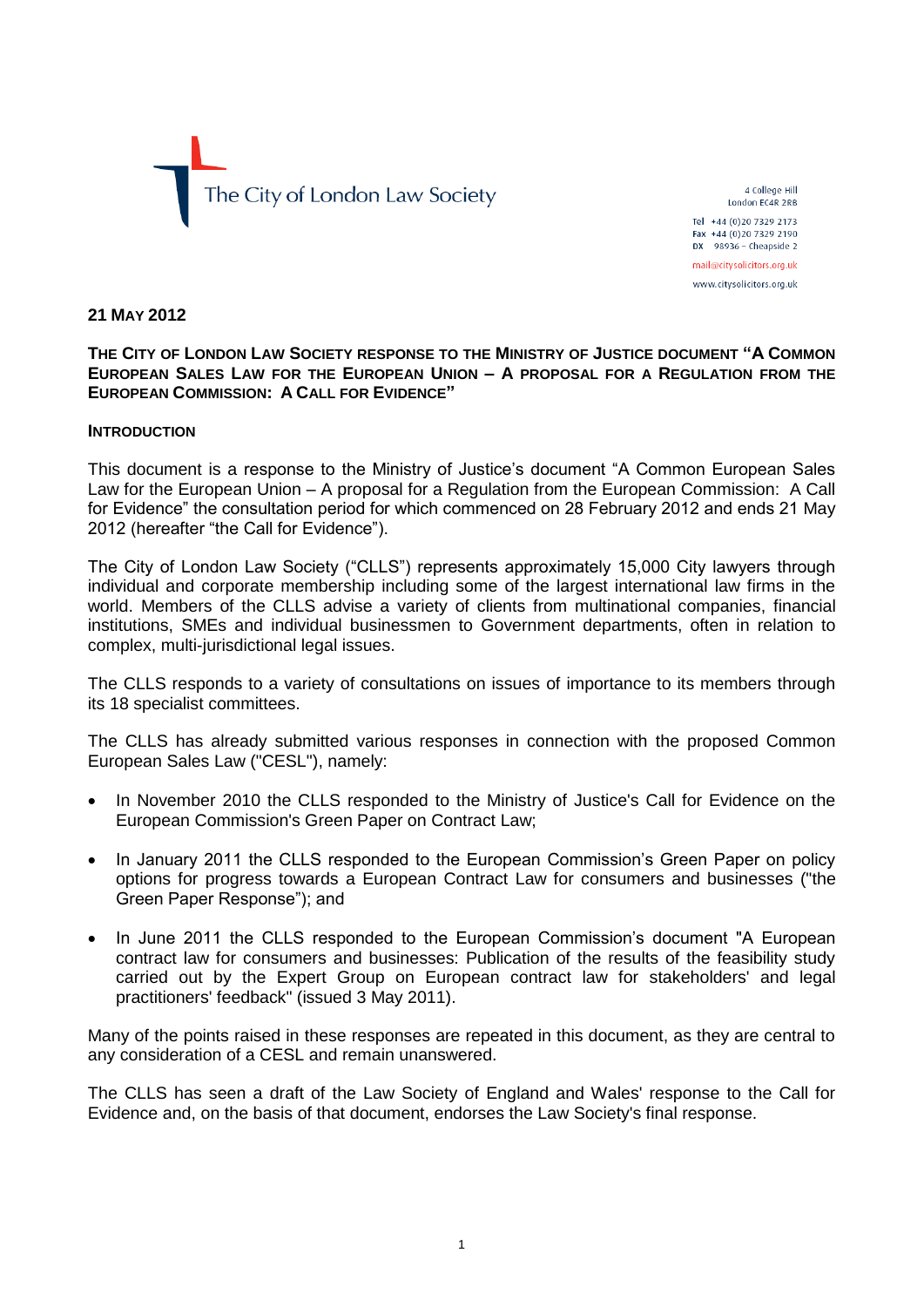# **EXECUTIVE SUMMARY**

The CLLS has real concerns over the proposed CESL initiative, ranging from objections over the fundamental principles underlying the proposals to significant practical implementation barriers.

These include:

- The need for a CESL has not been established;
- The legal basis for the Commission to enact a CESL is highly questionable;
- A CESL would breed uncertainty and confusion;
- The CESL would attract disproportionate cost at a time when EU Member States (and the businesses who operate in them) can least afford it;
- The proposed "optional" instrument is not optional at all;
- There are numerous substantial practical obstacles to effective implementation;
- The broad scope of the CESL is not a substitute for failing to deal with important issues in sale of goods contracts;
- The CESL may damage cross-border EU trade by driving businesses to adopt non-EU based legal systems; and
- The need to consider other more flexible solutions, which take account of the speed of technological change and how consumers actually contract online and via mobile platforms.

# **PART 1: THE COMMISSION'S PROPOSAL - THE PROPOSED REGULATION**

# **THE PRINCIPLE OF A COMMON EUROPEAN SALES LAW**

**1) DO YOU SUPPORT THE PRINCIPLE OF A COMMON EUROPEAN SALES LAW AS PROPOSED BY THE COMMISSION? PLEASE GIVE EVIDENCE AND REASONS FOR YOUR ANSWER.**

The CLLS does not support the principle of a CESL and believes that the Commission has failed to establish any unequivocal need for a CESL, both in respect of consumer (B2C) and business (B2B) transactions.

Indeed, the Commission seems to be relying on overly simplistic surveys rather than assessing in hard terms the benefits of the current system and providing a compelling case for why there is a need for change.

The CLLS repeats its views set out in its 2011 Green Paper Response on the surveys used by the Commission to supposedly justify the demand for a harmonised European contract law. The following text is taken from that Response:

"It is not clear that the current regulation of contract law or any divergence of national laws present a significant barrier to trade as suggested by the Green Paper. Even the introductory section to the Green Paper is only prepared to go so far as to say that *"differences between national contract laws may entail additional transaction costs and*  legal uncertainty', and that consumers and businesses having limited resources **may** be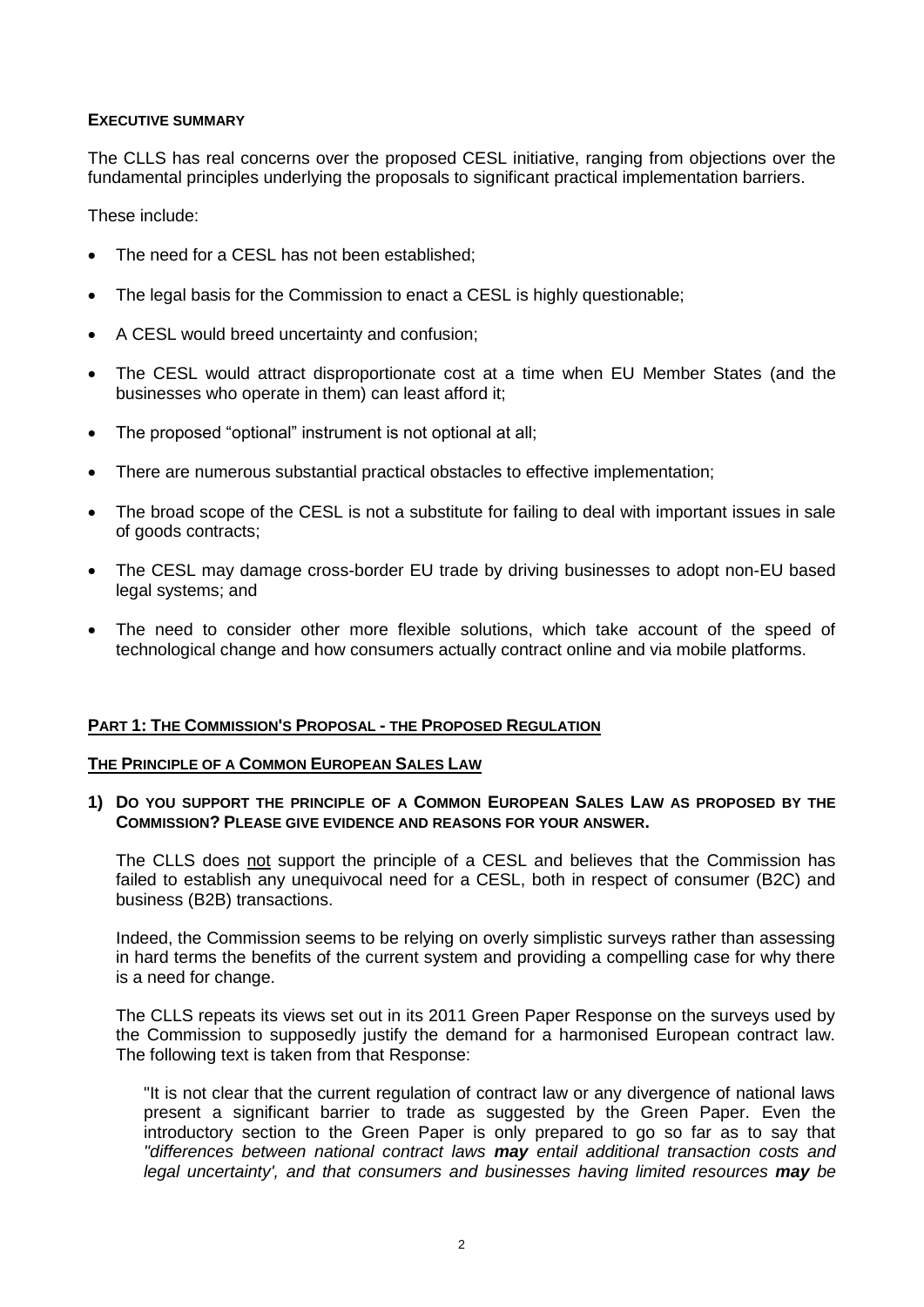*reluctant to engage in cross-border transactions*" (emphasis added). In a survey undertaken by the University of Oxford, a slight majority indicated that they thought that the existing diversity of contract laws might have a negative impact on their business, but most surveyed indicated that this would not be a deal breaker $1$ .

The Green Paper refers to the survey in Special Eurobarometer 292 (2008) to justify the argument that there is a demand for harmonised European contract law. The question in the survey was, however, unduly simplistic and only asked whether a party would prefer a contract to be based on the other party's national law or on harmonised European law. By contrast, other surveys (and particularly Flash Eurobarometer 128 (2002)) do not support contract law harmonisation as polls have shown that more than 50% of consumers already have the same or even greater confidence in cross-border transactions as in domestic transactions while only 26% have less trust in cross-border transactions, and for these 26% the perceived problems do not include the lack of a harmonised contract law.

Against the background of these figures it is very unlikely that harmonisation of contract law in Europe will significantly reduce trade barriers, not least because such an approach will not tackle obstacles of a more practical nature. Many consumers frequently travel on business or holiday to other countries and enter into contracts (hotels, car hire, purchases etc). If their ignorance of local laws does not significantly deter them from entering into such transactions, it is not clear that even consumers currently perceive the divergence of national laws to be problematic.

Additionally, from the point of view of businesses, according to Flash Eurobarometer 278 (2009), about 70% of retailers surveyed currently refrain from cross-border transactions with consumers and, even if the laws regulating such transactions were harmonised, about 60% would still not be interested in making sales to consumers in other Member States. In the assessment of most businesses, even complete legal harmonisation would leave the proportion of cross-border sales either unaffected (49%) or lead to just a small increase (37%), while only 9% would expect a substantial impact.

Most importantly, the survey evidence suggests that any benefits would depend on legal certainty. Yet the work to date, focused on the needs of consumers, provides for legal uncertainty in its terms (with overrides of the strict terms of an agreement on a number of different bases) and also would wholly lack the jurisprudential basis needed to resolve those uncertainties. There is no evidence to suggest the optional law would add anything but cost and confusion (and resentment by those induced to choose the option on the basis the law would be simpler for them). On the other hand, targeted measures, such as the Directive on Unfair Terms in Consumer Contracts fit into the national legal systems and provide immediate benefits to consumers throughout the EU, have fewer costs to implement and impose fewer burdens on the European Courts. However, even there the lack of resources for speedy resolution at EU level is a burden for affected litigants."

We also consider that the evidence put forward by the Commission to quantify the deterrent effect of differences in contract law does not stand up to detailed scrutiny. For example, the press materials accompanying the proposals (IP/11/1175 and MEMO/11/680) suggest that businesses face costs of €10,000 for each additional Member State into which they sell and €3000 in relation to website costs.

The reality, however, is that many businesses are in a position to avoid these costs altogether; for example, a business looking to sell to other businesses on an EU-wide basis can elect to make its

<sup>-</sup><sup>1</sup> As discussed by Professor Stefan Vogenauer at page 8 of the "Evidence" section of the House of Lords European Union Select Committee Report on *European Contract Law: the Draft Common Frame of Reference.*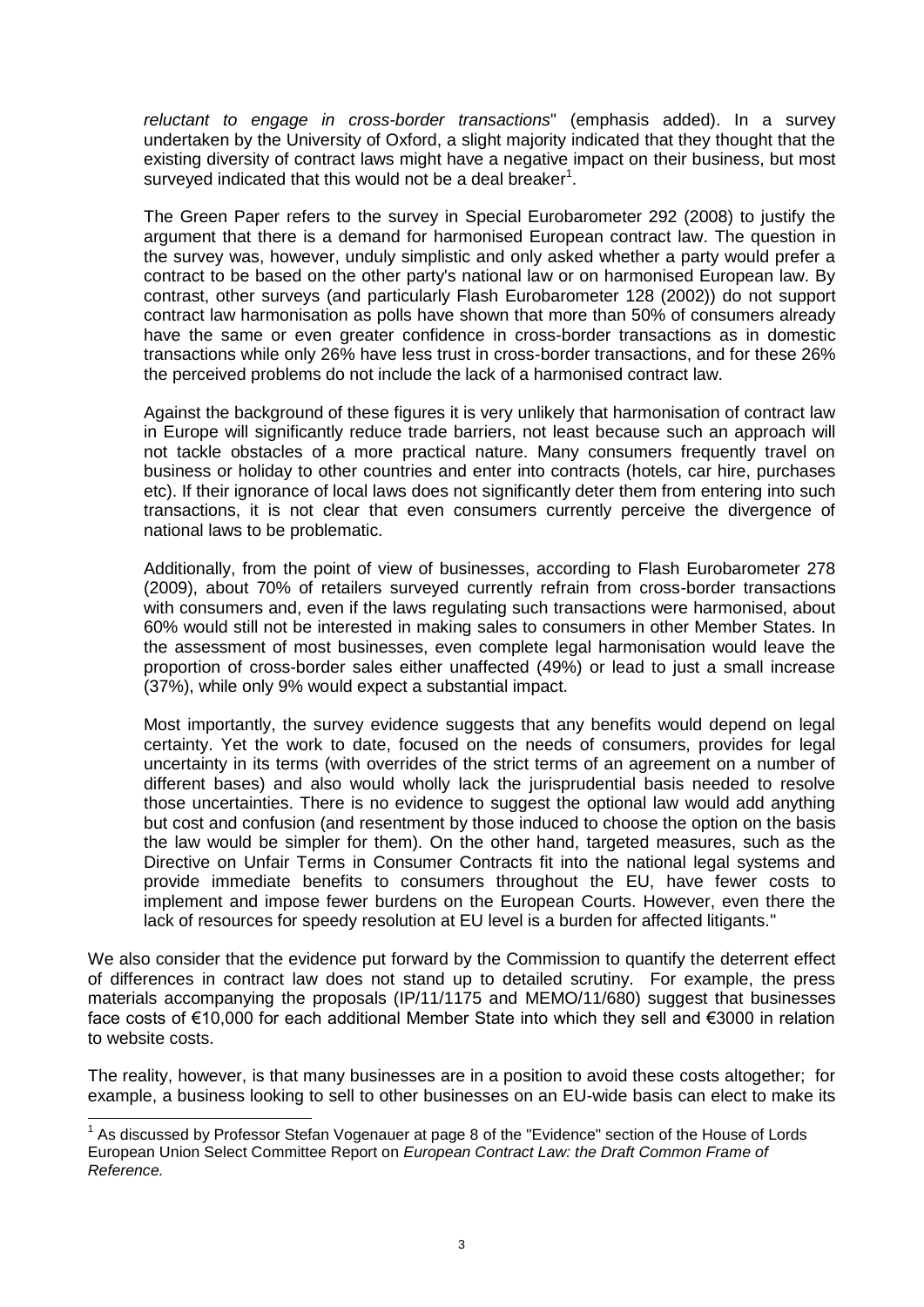offer subject to one set of terms governed by a single national law, rather than creating different sets of terms for each Member State in which they expect to make sales. In practice, many businesses do this without encountering significant resistance. If customers insist on contracting on the basis of their own national law, the business can then take a view as to whether it is worth obtaining local legal advice to adapt its standard terms – having first established the probable value of the customer's business. Translation costs could be minimised by restricting the number of different language versions to one or only a small number of widely spoken EU languages. Clearly, businesses selling to consumers are likely to incur translation costs – but this will apply to the whole of their sales operation and is simply part of the cost of doing business in a market with numerous language zones. It therefore seems to us that the figures offered by the Commission tend to create an exaggerated impression of the extent (if any) to which differences in contract law act as a deterrent to cross-border trade, without providing any proof that such an effect actually exists.

The entire justification for the proposal rests on the unproven assumption that substantial numbers of businesses are deterred from engaging in cross-border trade because of perceived difficulties relating to *contract terms alone*. We would accept that some businesses are deterred from crossborder trade because of the perceived difficulties of trading under a different framework of law and regulation. However, contract terms are only *one element* of that framework and are frequently the least controversial, especially in sectors where the parties have clearly established expectations as to what the contract will provide. Other differences, such as licensing or regulatory requirements which do not apply in the home state of the business in question or concerns over the difficulty of actually enforcing contractual rights, have a far more significant deterrent effect - yet the proposal does nothing to tackle these obstacles. For that reason, we doubt that the CESL will have any significant positive impact on cross-border trade.

# **2) DO YOU SEE ANY MAJOR STRENGTHS, WEAKNESSES, OPPORTUNITIES OR THREATS ASSOCIATED WITH THE PROPOSAL? IF SO, WHAT ARE THEY AND WHO DO THEY AFFECT?**

# Financial Burden

The financial impact of implementing a CESL does not seem to have been acknowledged in the process of the development of this instrument.

These costs cannot be underestimated and would be far reaching, including:

- the entire re-training of students, teachers, lawyers (including in-house lawyers) and judges across the EU and all the subsequent on-going costs of monitoring the application of the new law throughout the EU. The proposal that the use of a CESL is optional means that it will not replace existing national law, therefore training on CESL (including judicial developments) will need to continue to be run concurrent with training in developments in national contract law, leading to increased and on-going costs;
- the education of consumers about the new law. In particular, as a CESL will not replace existing law, explaining differences between a CESL and national law to consumers in a clear and comprehensible manner will be time-consuming and costly;
- the need for businesses to put in place parallel contract systems for domestic and crossborder transactions, depending on which law is chosen;
- the development of more detailed and lengthy contracts to counter the uncertainty of the new law, not least given the absence of jurisprudence. High levels of uncertainty are inherent in any new legal system, but particularly so where there is an absence of any established and consistent jurisprudence to enable parties to structure their transactions or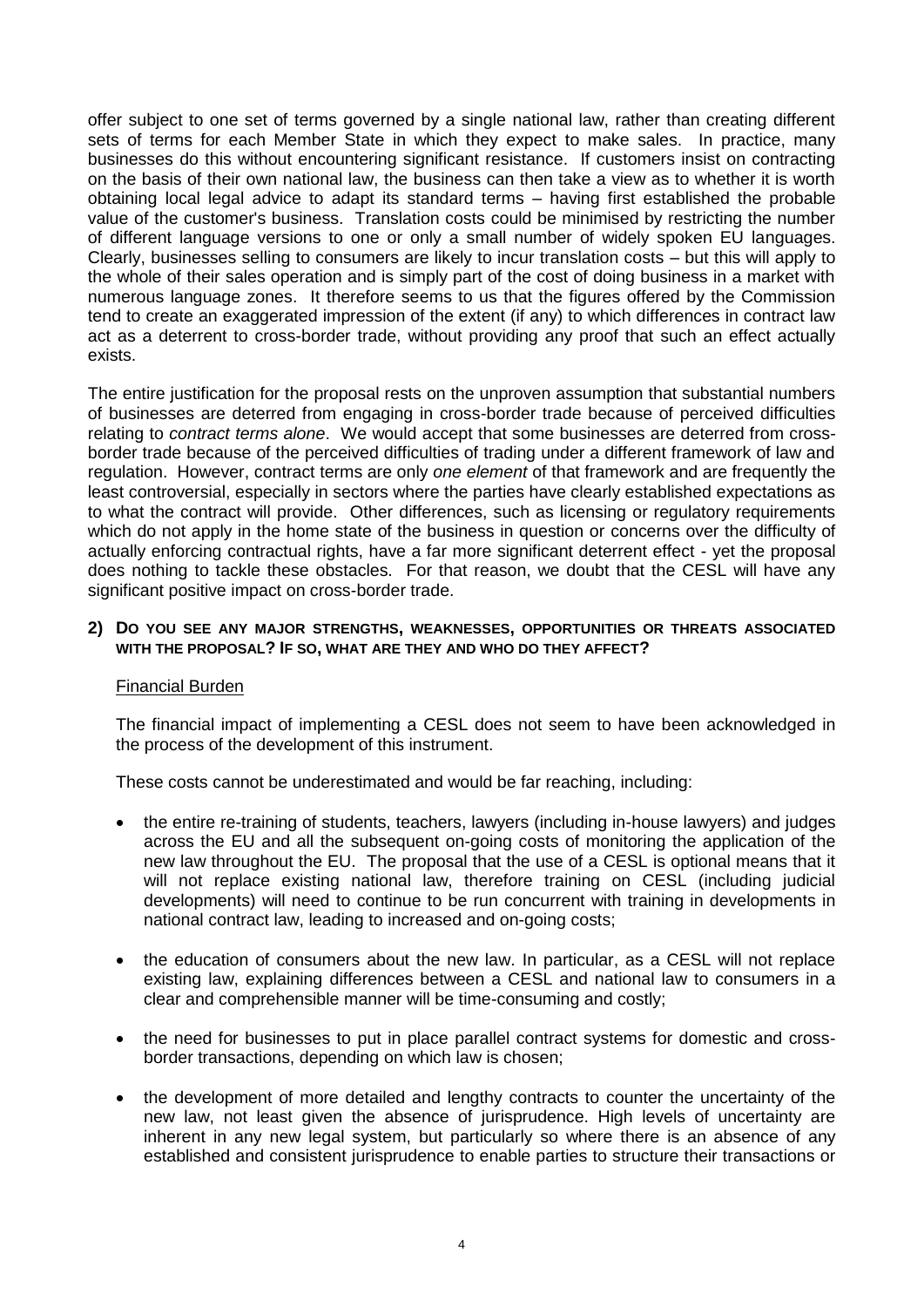draft contracts with any confidence. Monitoring the different interpretations by national courts of a CESL pose significant challenges and costs;

By way of example, the Dutch Civil Code "Burgerlijk Wetboek" took 45 years to complete, from 1947, when the Dutch government instructed Eduard Meijers with the task of completely revising the Code, to 1992 when the new Code was finally introduced. A uniform code applied across 27 or more Member States is likely to be considerably more challenging than a code applicable at a national level only;

- an increase in litigation because of the universal lack of familiarity with a new instrument, resulting in many more, and considerably longer cases and more appeals. The appeals would often be referred to the European Courts, creating lengthy delays and, for parties who are not prepared to wait, decisions likely to be inconsistent across the EU. This would impose greater costs on businesses as well as both national and European judicial systems;
- the need to equip the EC with deeper resources and more staff to perform the role of the final court for commercial cases. If they are required to cope with an even greater workload their budget will need to be greatly increased at a time when Member States are cutting budgets in far more critical areas.

These costs are separate to the significant time and costs already incurred by governments, businesses, their lawyers and professional and trade associations in tracking and commenting upon the proposals for a European-wide contract law and which will only escalate as the debate continues.

It goes without saying that, considering the current economic climate, this is not the time to embark on this type of exercise, yet the above costs would inevitably attach to the proposed optional instrument. Nor would these costs be "one-off" – they would continue for decades before any modest degree of legal certainty and consistency emerged for the new system.

# Legal Framework

-

Whatever the superficial attractions of a uniform system of law, and notwithstanding the multitude of practical problems which weigh against this initiative as a whole, the legal basis on which the EU can enact a CESL is highly questionable.

Measures can only be adopted on the basis of Article 114 of the Treaty of the Functioning of the European Union ("TFEU") if it can be demonstrated that (1) disparities in contract law have an actual, rather than theoretical, effect on market integration and (2) the proposed instrument would actually contribute to eliminating these obstacles.<sup>2</sup> *"[A] mere finding of disparities between national rules and of the abstract risk of obstacles*" to trade is insufficient to provide a legal basis under this provision $3$ .

There is a lack of any conclusive evidence of disparities in contract law actually deterring cross-border trade in the EU (see section 1 above). Furthermore, the optional nature of the instrument would, rather than reducing any such deterrent effect, increase it by adding yet another possibility to the equation.

<sup>2</sup> See the analysis of William Blair QC and Richard Brent in their article *A Single European Law of Contract*, EBL Rev 2004, 15(1), 5-21 at page 14.

<sup>3</sup> The Tobacco Directive case (joined cases C-376/9B and C-74/99 *Germany v European Parliament and Council*), at paragraph 84.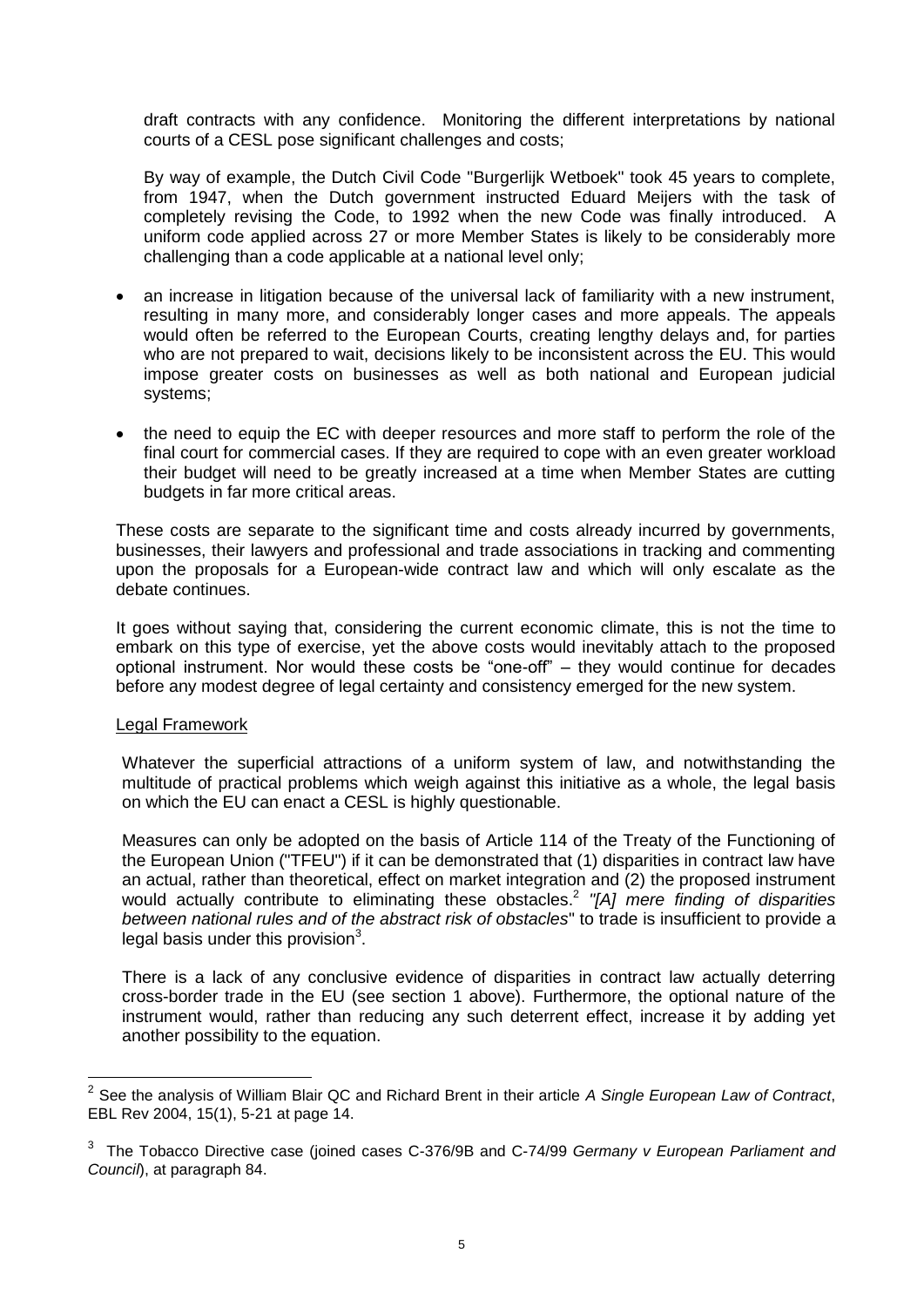Other potential legal bases for competence in this matter have also been thoroughly discussed in a working paper produced by the Centre for the Study of European Contract Law.<sup>4</sup> The authors conclude that Article 352 TFEU (formerly Article 308 TEC) would be the most likely legal basis for the new instrument but that, under this measure, the content of the new instrument would have to be restricted to subjects that are most pertinent to the internal market. This implies that an entire instrument of European contract law would be difficult to justify on any presently available grounds.

Article 345 TFEU (formerly Article 295 TEC) also prohibits interference with the system of property ownership within Member States. As there are grey areas between contract and property issues, which vary from Member State to Member State, this may be an obstacle to the adoption of a sensible code.

Even if a CESL were created, there is a strong chance that this would be challenged before national and European courts, raising unnecessary uncertainties and costs, particularly if a proper analysis of a need for action had not been carried out beforehand.

# Social Disruption

-

On a broader level there is the additional threat to the wider harmony of the EU through social disruption. A CESL may begin life as an optional instrument, but it may develop towards the complete abandonment of Member States' systems of contract law, thereby cutting across principles of preservation of cultural identity and of subsidiarity enshrined in the Treaties. Coupled with other moves in the legal field (European arrest warrants, proposed EU attachment orders etc.), this may unnecessarily add to the anti-EU feeling currently existing in many Member States as it produces results which are unfamiliar and perceived as wrong under national cultural norms.

# **3) THE PROPOSED COMMON EUROPEAN SALES LAW IS AN OPTIONAL INSTRUMENT. IS IT, AS DRAFTED, SOMETHING YOU WOULD CHOOSE TO USE OR ADVISE OTHERS TO USE? PLEASE OUTLINE THE NATURE OF YOUR INTEREST IN THE COMMON EUROPEAN SALES LAW AND GIVE REASONS FOR YOUR ANSWER.**

The CLLS represents approximately 15,000 lawyers advising a variety of commercial clients, including businessmen, SMEs, multinational companies and government departments, often in relation to complex, multi-jurisdictional legal issues. Lawyers will be required to advise their clients on the proposed CESL and whether it is a good option for contractual cross-border arrangements both for business to consumer transactions and business to business transactions.

One of the fundamental problems underlying the instrument is in its status as an optional choice as it is unclear how the "optional" element of the optional instrument could work. In the context of transactions between a trader and a consumer, under the CESL proposal, a trader can state that goods are offered under the CESL and provide the required relevant information. If the consumer explicitly agrees, the law governing the contract will then be the CESL.

Such a choice, for the consumer at least, will be no choice at all, as traders will be unlikely to allow consumers to choose whether to contract under the CESL or their own national law. The choice in fact would be either to accept the law chosen by the trader (whatever that may be) or not to buy from the trader at all.

<sup>&</sup>lt;sup>4</sup> Hesselink, Martijn W., Rutgers, Jacobien W. and De Booys, Timothy Q., The Legal Basis for an Optional Instrument on European Contract Law (October 31, 2007), Centre For the Study of European Contract Law Working Paper No. 2007104. Available at SSRN: http://ssrn.com/abstract=1091119.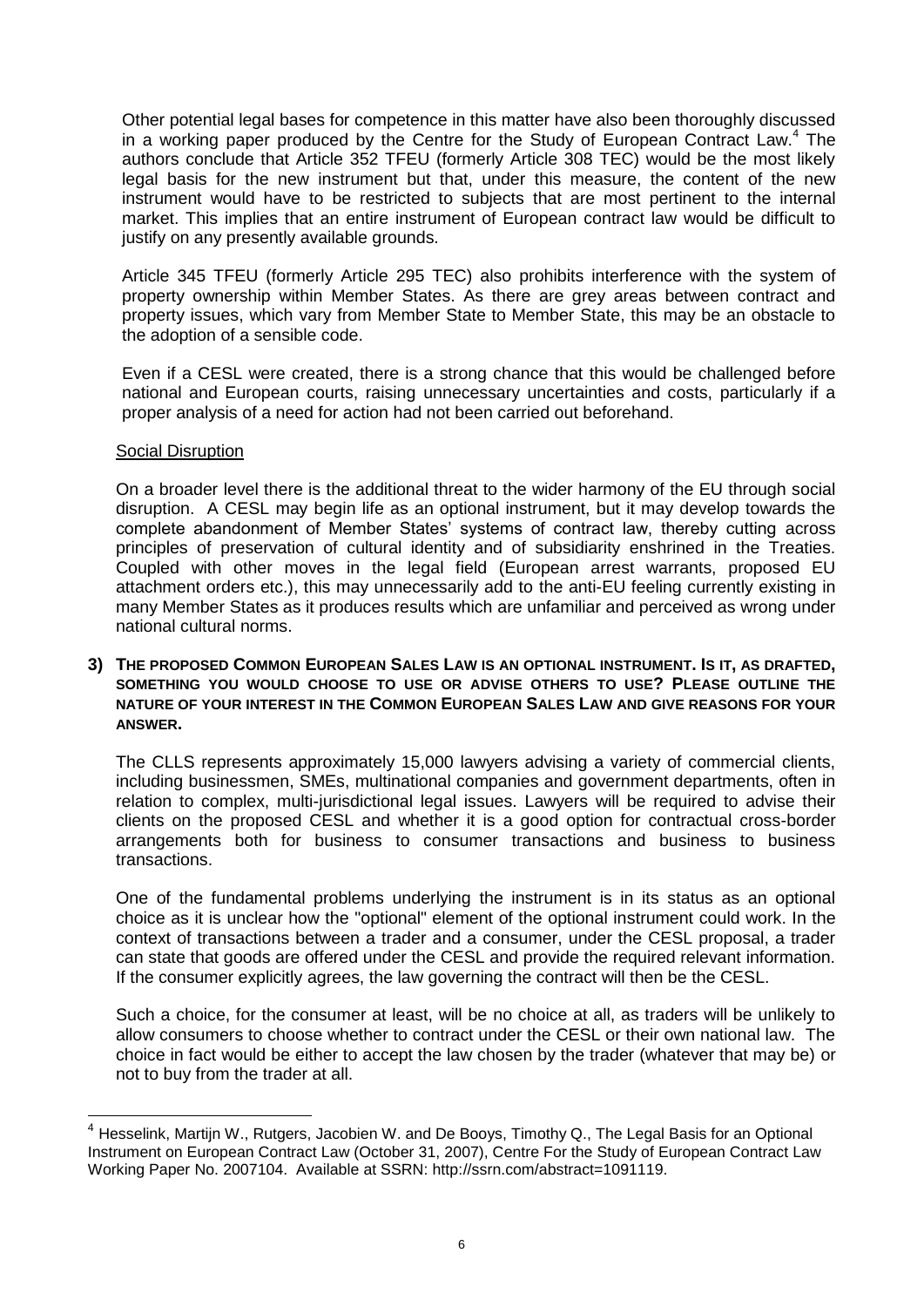In addition, the suggestion of a "blue button" approach of enabling the consumer to select the CESL through clicking on an icon for an online transaction seems impractical, not least as the consumer would be practically speaking completely in the dark as to the comparative benefits of the CESL against the laws of his/her home state for the transaction. In other words, no business would incur the cost needed to present the relative merits, nor would the Commission expect them to do so, as it is exactly these types of costs it is expressly trying to avoid.

In the context of a contract between a large business and a SME, the choice of whether to use the CESL will be decided by the party that has the strongest bargaining position; in most cases this is likely to be the large business and not the SME. Businesses are unlikely to choose a CESL instrument to govern their contracts with its inherent risk of uncertainty, unpredictability and divergence of interpretation when a large business could continue to rely on freedom of choice to pick a more suitable law to govern their cross-border contracts. Suppliers in particular are likely to be deterred from using the CESL because of its bias towards customers (see 13(c) below). SMEs will also be reluctant to bear the cost burden of drafting a set of terms to be used in a domestic situation and a different set of terms for cross-border transactions.

For all the reasons set out in this Response, legal advisers are unlikely to recommend the CESL for cross-border contracts as it will add additional complexity, uncertainty and costs for clients.

Previous attempts at creating optional frameworks to govern cross-border contracts do not offer an encouraging precedent. For example, the Convention on International Sale of Goods (CISG) is not particularly widely used, even though it is (in our view) significantly less prescriptive in its approach than the CESL (and as such might be expected to be more attractive to businesses).

# **THE SCOPE OF THE COMMON EUROPEAN SALES LAW**

**4) WHAT ARE YOUR VIEWS ON THE PROPOSED SCOPE OF THE DRAFT REGULATION, INCLUDING:**

# **A. THE KIND OF TRANSACTIONS IT CAN BE USED FOR; SALE OF GOODS OR DIGITAL CONTENT AND RELATED SERVICES;**

The proposed CESL has a very broad scope but at the same time the proposal does not deal with important issues in sale of goods contracts, such as the passing of title. Any transaction using CESL will need to be supplemented by national laws, creating added complications for parties and leading to a further increase in costs.

Digital content is defined in the CESL as "*contracts for the supply of digital content whether or not supplied on a tangible medium which can be stored, processed or accessed and reused by the user, irrespective of whether the digital content is supplied in exchange for the payment of a price*". Digital content in the CESL is treated in the same way as sale of goods which limits the use of CESL as in many cases digital content is made available via a copyright licence. Provisions related to the sale of goods are not appropriate to copyright licences and substantial work would be needed to create a law that would be suitable for this mode of contract. This would need to recognise the intangible nature of the rights granted and the fact that a licence does not involve the passing of any title at all, nor can the licensed information be "returned".

Traders providing stand-alone goods and services (not related to the goods) will not be able to use the CESL for all their agreements, often with the same customer.

# **B. THE AVAILABILITY FOR DISTANCE, OFF-PREMISES AND ON-PREMISES CONTRACTS;**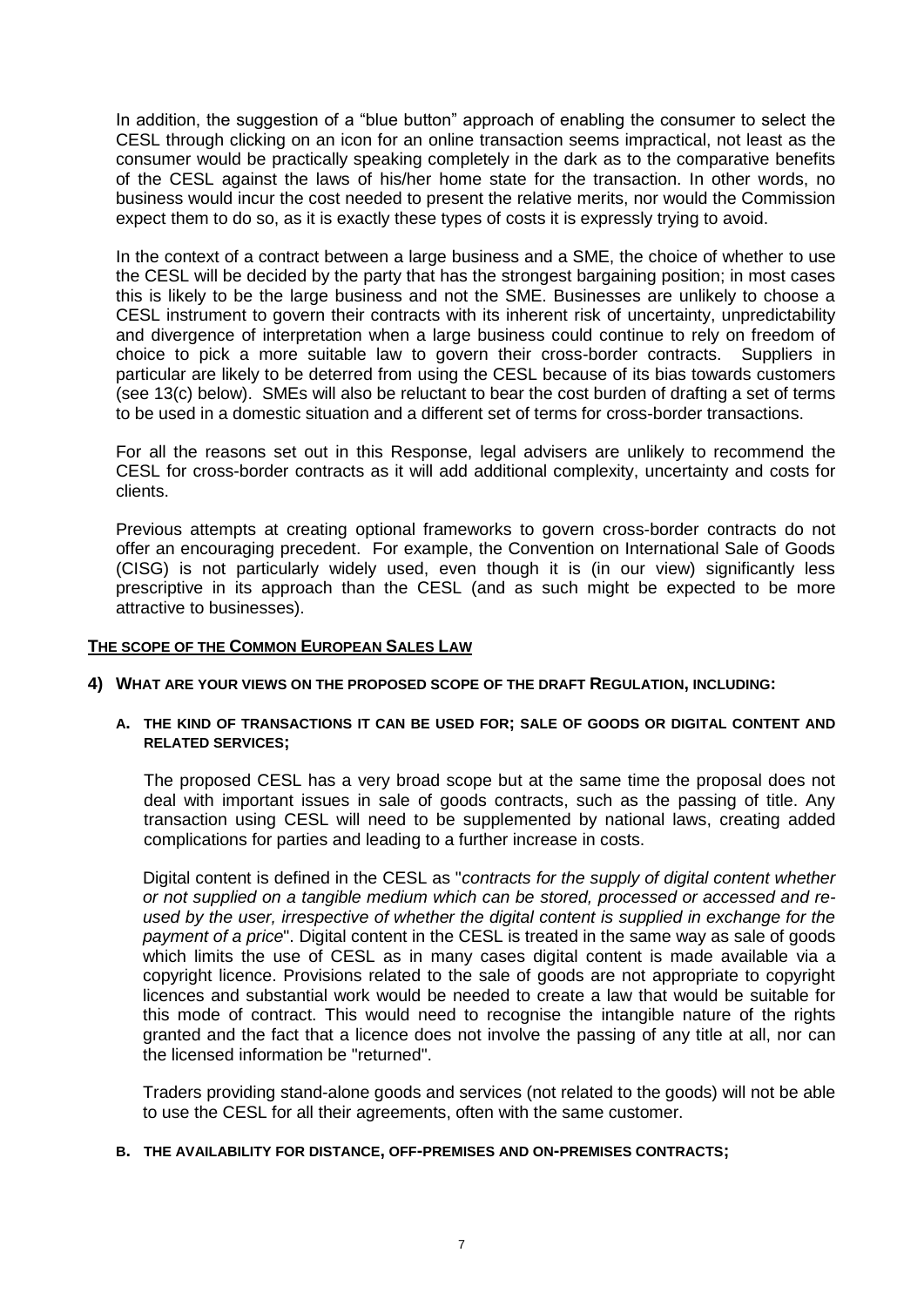The CESL will cover contracts concluded at a distance (e.g. online and telephone sales), off premises (e.g. doorstop selling) and on-premises (e.g. in shops). These are very different channels of sale and, for example, have different pre-contract information requirements.

Traders selling to consumers via distance selling currently have to comply with existing directives on distance selling and e-commerce; the optional CESL instrument, which can only be used for cross-border sales (and not domestic distance sales), will burden traders with an additional set of pre-contract information requirements and will discourage traders from using CESL. The CESL is also difficult to use for telephone sales as it has impractical pre-contract information requirements.

The CESL is not suitable for off-premises contracts where consumers are particularly vulnerable to aggressive practices. The CESL does not provide adequate safeguards against such abuse, particularly where a consumer may need to take action against a trader for mis-selling.

#### **C. THE LIMITATION OF THE DRAFT REGULATION TO CROSS-BORDER CONTRACTS;**

The CESL requires traders to have potentially three sets of terms, namely one for domestic consumers in the trader's home country appropriate to that country's laws, a second set for use by cross-border consumers in other Member States appropriate for the CESL and a third set of terms for worldwide contracts. The Commission's proposal also allows Member States to permit the CESL to be used in domestic transactions – meaning one set of terms throughout the EU. The effect would be to allow businesses to opt out of domestic consumer protection law into that provided by the CESL. Making the CESL available for domestic sales is problematic, not least because it could seriously undermine consumer protection in those Member States that choose to do so and weaken their ability to respond to specific abuses in problematic areas, such as doorstep or other off-premises selling.

There are also problems in determining when a cross-border sale is actually being made. Article 4 defines a "cross-border" sale essentially in terms of a consumer providing a billing or delivery address in one country and the trader being "habitually resident" in another country, where at least one of those countries is an EU Member State. However, it is not always clear where a multi-national internet trader is "habitually resident". Most websites do not make it clear where the trader is resident and a trader may use a website with a national domain address eg. '.co.uk' or 'fr.', where the trader is not "habitually resident" in that country. Consumers will not know if they are in fact dealing with a cross-border sale and in circumstances where a trader's terms refers to the CESL it will be unclear which national law the trader will use in conjunction with those CESL terms. Even if a trader is obliged to state this clearly, it is far from certain that a consumer will understand the significance of this information, particularly if using what appears to be a domestic website.

Ultimately consumers themselves are likely to be left confused – they will not understand why they might be asked to contract with the same brand under potentially three different legal regimes, especially when they will not know, and won't particularly care, where that brand's different trading entities are geographically located.

#### **D. THE REQUIREMENT THAT AT LEAST ONE PARTY TO A BUSINESS-TO-BUSINESS CONTRACT MUST BE A SMALL MEDIUM ENTERPRISE.**

The CLLS considers the CESL is unsuitable for all B2B transactions, not least because it interferes with fundamental principles of freedom of contract.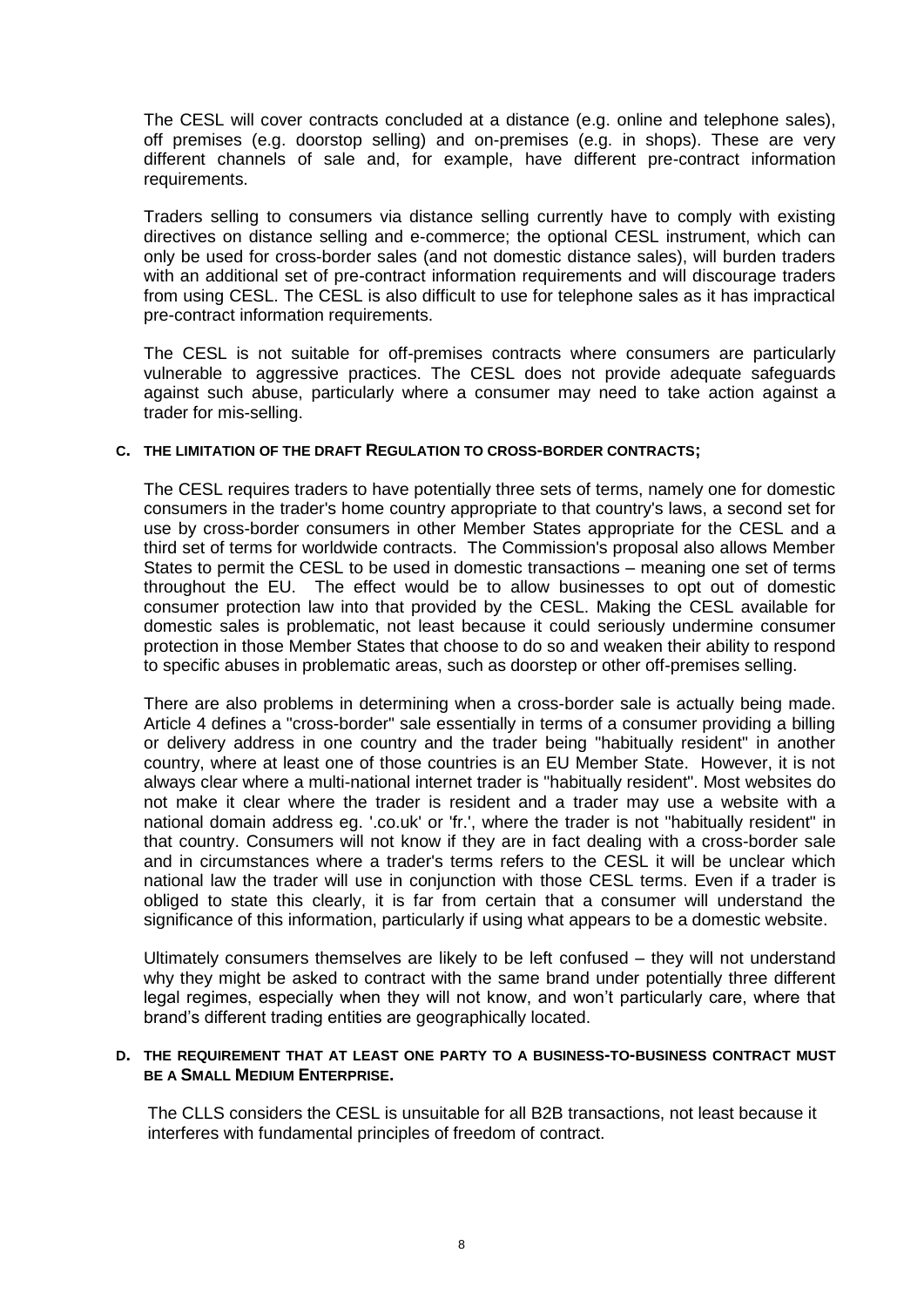As a result, the CLLS does not consider it appropriate to comment on the multiple complications which would arise from attempts to include an SME classification within the CESL.

# **5) THE PROPOSED REGULATION PURPORTS TO BE A "STAND ALONE" CODE OF CONTRACT LAW RULES. DOES THE PROPOSAL ACHIEVE THIS OBJECTIVE? IS THERE ANYTHING CURRENTLY EXCLUDED THAT OUGHT TO BE BROUGHT IN TO SCOPE OR IS THERE ANYTHING THAT OUGHT TO BE REMOVED?**

The proposed CESL is not a 'stand alone' instrument as it does not deal with several important contractual and legal issues (Recital 27). In any contractual arrangement, it is likely that some of those issues will need to be dealt with as part of the contract, and as a result, the CESL will need to be supplemented by domestic legislation, leading to a more complex system for creating, interpreting and enforcing cross-border contracts.

For example, the decision to omit title matters from the CESL means that title retention clauses commonly used in some Member States may offend against the law or require special measures to perfect them in some other Member States: these issues would have to be determined according to the relevant national system of law, taking into account the Rome I Regulation and any applicable mandatory laws of the forum.

Enhancing cross-border trade across the multiplicity of laws, languages and cultures that form modern day Europe is a highly complex, and risky, challenge.

The CLLS believes that the place to look for a solution lies not in sweeping "one size fits all" contractual reform, which by its nature will be self-defeating (and costly). Instead, it believes that the Commission should be looking clinically at the way technology is impacting on the relationship between business and consumers, in order to develop a set of codes which set a world standard for online/mobile trade and which protect the single most crucial ingredient in any decision to transact, namely trust.

# **THE CONTENT OF THE COMMON EUROPEAN SALES LAW**

# **6) WILL THE PROPOSAL, AS DRAFTED, PROVIDE BENEFITS FOR BUSINESSES, PARTICULARLY SMALL MEDIUM ENTERPRISES, WISHING TO SELL TO CONSUMERS IN OTHER MEMBER STATES? PLEASE GIVE REASONS FOR YOUR ANSWER.**

It is a policy matter whether there are any circumstances where SMEs would benefit from being afforded some of the protections currently proposed for consumers. Considerations include, for example, whether the business is genuinely in the same position as consumers (we would suggest this could only apply to "micro-businesses", not the potentially multi-million euro businesses potentially covered by the CESL), the difficulty of treating businesses differently according to imprecise criteria and the correct treatment of businesses within larger groups of companies or co-operative organisations from which they gain the characteristics of a larger business.

Much is made of the importance of extending consumer protection laws to SMEs. SMEs also need certainty of meaning and enforceability in relation to their contracts with other businesses. While larger businesses are better placed to deal with the significant additional costs of understanding a new optional instrument, the cost in time and money for SMEs will be disproportionately high. The experience of the Netherlands in relation to the implementation of their new civil code in 1992 was that this resulted in increased costs to businesses and had a disproportionate adverse impact on SMEs.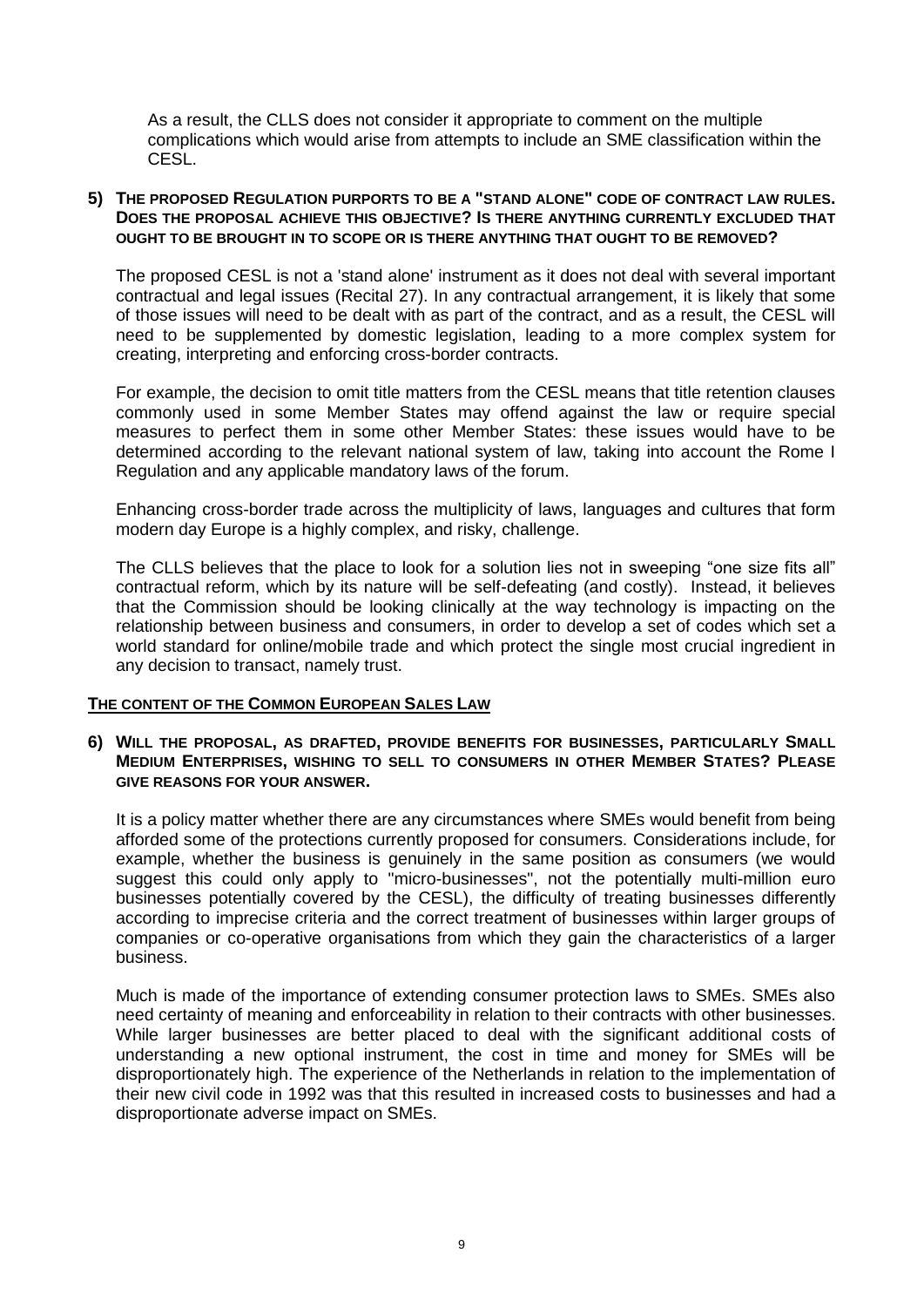# **7) DOES THE PROPOSAL, AS DRAFTED, PROVIDE AN APPROPRIATE LEVEL OF CONSUMER PROTECTION - IS IT SET TOO LOW OR HIGH? ARE THERE ANY PARTICULAR CHANGES YOU WOULD LIKE TO SEE MADE?**

The CLLS is concerned that there are some aspects of the CESL which provides for less consumer protection than consumers in some Member States currently expect to receive.

# **8) WHAT DO YOU BELIEVE WILL BE THE IMPACT ON UK CONSUMERS IF THE COMMON EUROPEAN SALES LAW IS AVAILABLE FOR CROSS-BORDER BUSINESS-TO-CONSUMER CONTRACTS?**

There is also a fundamental issue of inequality for UK consumers as a consumer buying under the CESL will receive less protection than buying either under its own national law or any other national law chosen by the trader, as Article 6 of the Rome I Regulation would allow protections at least as high as those in the consumer's national law, except, potentially, when the CESL is used.

# **9) DO YOU SUPPORT THE APPROACH TAKEN TOWARDS DIGITAL CONTENT IN THE COMMON EUROPEAN SALES LAW, INCLUDING THE USE OF A SPECIFIC DIGITAL CONTENT CATEGORY, THE SCOPE OF DIGITAL CONTENT COVERED AND THE APPLICATION OF RIGHTS AND REMEDIES THAT ARE IDENTICAL TO THOSE FOR GOODS? PLEASE GIVE REASONS.**

The CLLS does not believe that the approach taken towards digital content in CESL is correct. Digital content is almost invariably copyright protected material and is generally provided via a licensing structure. As drafted, it is unclear how the CESL will work for such transactions as the CESL links the sale of digital content with the sale of goods and fails to acknowledge that nothing has been 'sold'. We believe that any harmonised law covering this matter would require a different approach.

# **IMPACT ASSESSMENT**

# **10) WHAT IN YOUR VIEW, WOULD BE THE IMPACT OF THE COMMON EUROPEAN SALES LAW?**

The impact of the CESL could be twofold:

(1)The CESL may damage cross-border EU trade by driving businesses to adopt non-EU based legal systems. Evidence indicates that many companies prefer their international dealings to be governed by English law rather than the law of any other legal system.

A new optional instrument would dilute the effect of English law as a gateway for attracting trade into the EU and may be more likely to benefit the economies of New York or Switzerland, whose law might increase in popularity when contrasted against the difficulties outlined in this response.

The loss of trade and revenue for the EU and for businesses providing legal and related services may in fact exceed any supposed benefits from the creation of a competing legal system, while limited resources would be exhausted by the unnecessary costs and uncertainties of developing and applying new laws.

There could be particular difficulties for Europe's financial centres and for legal certainty. In particular, and as set out above, the proposals are wholly unsuited for major financial transactions where legal certainty is an imperative.

Concerns that the CESL might become a mandatory law for cross-border transactions could lead to a flight to non-EU jurisdictions for choice of law and dispute resolution.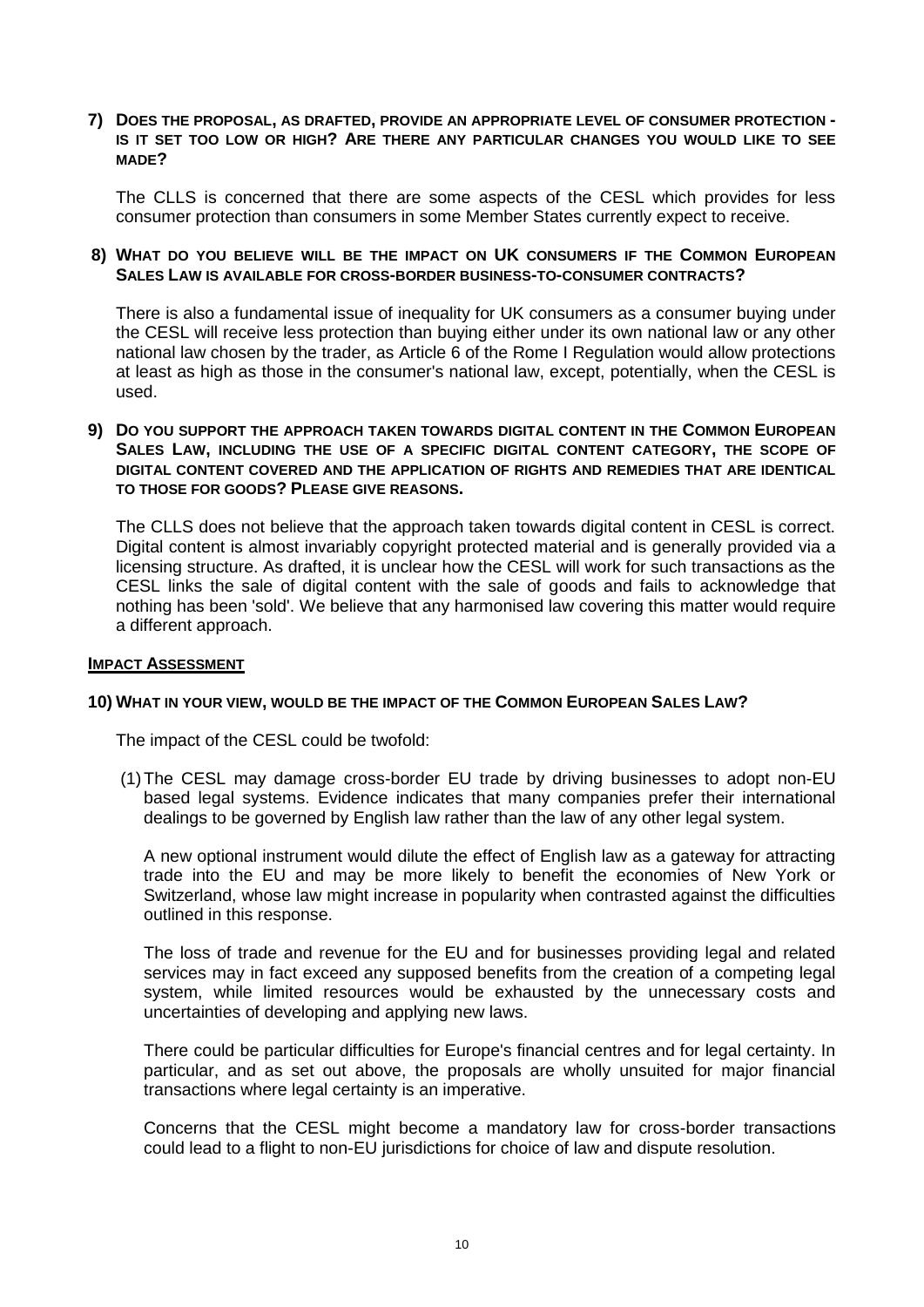(2) The CESL would not be used widely due to concern about using an untested and unfamiliar system. The optional nature of the CESL would lead to businesses and SMEs opting not to use the CESL and instead retaining the law of their home Member State to govern their agreements as it provides more certainty and would avoid the necessity for a two-tier contract system for domestic and cross-border contracts. In effect, consumers will have no choice as to whether to use the CESL as businesses and SMEs will be unlikely to select the CESL for consumer contracts for the reasons stated in this Response.

# **11) DO YOU BELIEVE IT WOULD PROVIDE THE BENEFITS IDENTIFIED IN THE COMMISSION'S IMPACT ASSESSMENT?**

The CLLS believes that the CESL will not provide the benefits identified in the Impact Assessment.

#### **12) DO YOU HAVE ANY VIEWS ON CHANGES THAT COULD BE MADE TO THE PROPOSAL TO INCREASE ITS POTENTIAL BENEFITS FOR THE UK?**

As stated elsewhere in this Response, the CLLS believes that there is no benefit in the CESL proposal for business to business contracts (regardless of the size of the business) or business to consumer contracts. There may be some scope in developing a set of best practice codes which set a world standard for online/mobile trade.

#### **PART II: ASSESSING THE COMMISSION'S PROPOSAL: ANNEX 1**

### **13) WHAT IS YOUR VIEW OF THE PRACTICAL UTILITY OF THE COMMON EUROPEAN SALES LAW AS DRAFTED?**

# **A. DO YOU FEEL THAT THE PROVISIONS PROVIDE SUFFICIENT CLARITY AND LEGAL CERTAINTY? IF NOT, WHY NOT, AND HOW COULD THE PROVISIONS BE IMPROVED IN THIS REGARD?**

The drafting style is too high level and lacks certainty. The fluid concepts proposed for the CESL (for example, the general duties of good faith, fair dealing and good business practice and the powers given to the court to substitute its own view of what the parties should have agreed) will also give rise to significant levels of uncertainty and unpredictability.

The wish to keep the text concise and "user-friendly and clear" is understandable. But while this may be appropriate as a high level description (e.g. as a user's guide for citizens), it lacks the precision and guidance which would be necessary to give it the clarity of meaning needed in practice, especially if there were any desire for it to be used in business transactions.

As for consumers, the uncertainty of the provisions on allowance for use may lead to difficulties, and the lack of damages for distress and inconvenience (currently permitted under English and Scots law but not under the CESL) may reduce the level of consumer protection.

Essentially, the lack of clarity in the drafting of the instrument risks uncertainty, unpredictability and divergence of interpretation under a veneer of uniformity.

If a European contract law is to gain widespread international acceptance, these basic conceptual issues and their consequences need to be addressed thoroughly before the adoption of such a law.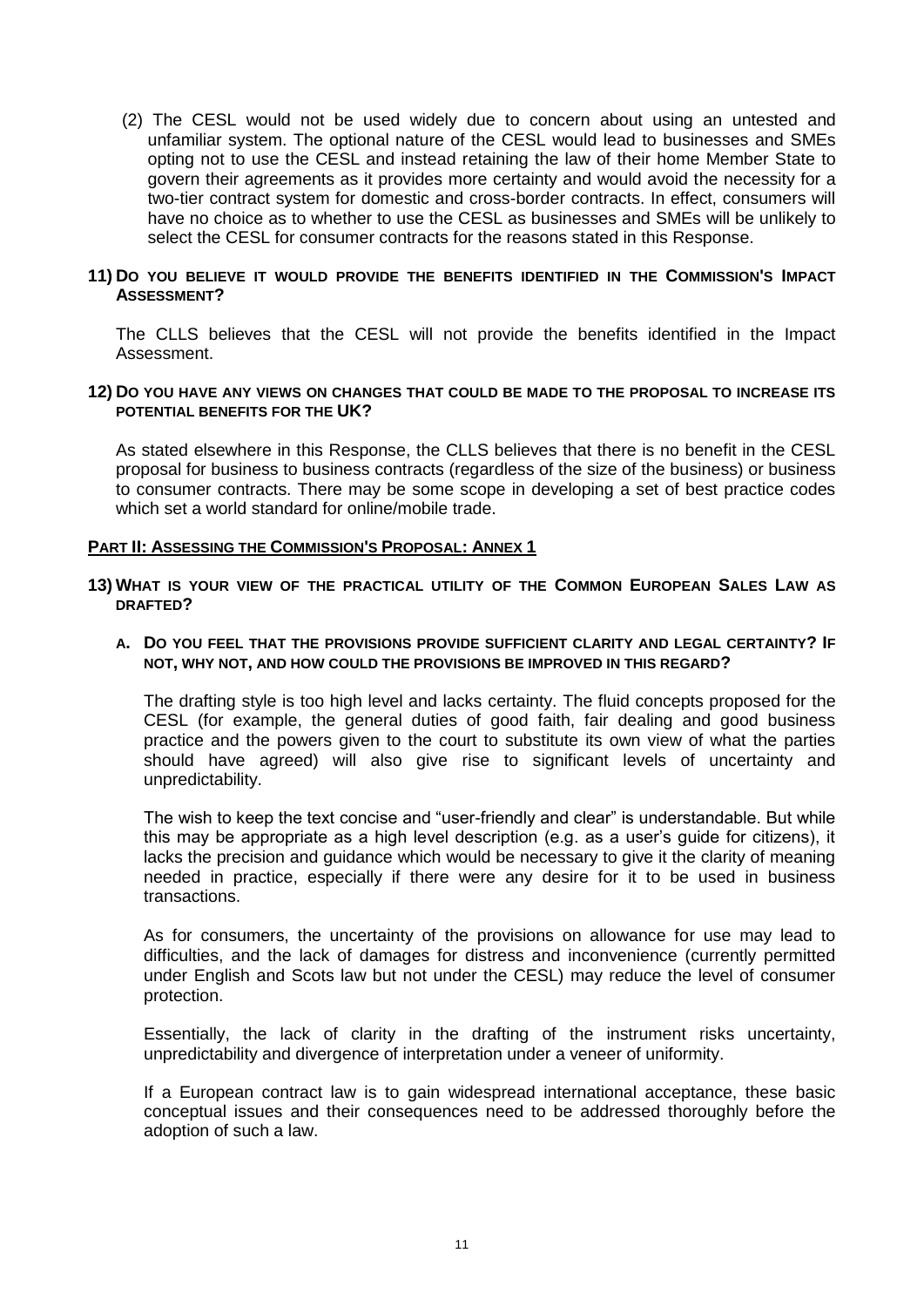In addition, an optional European law would not be one that national courts could leave to the parties to lead evidence on. They would have to be equipped to apply it, where chosen, with the same objectivity as if it were national law. Therefore the courts and each Member State's lawyers would need to know the law and how it differs from their own and be prepared to refer uncertain areas to the European Courts.

# **B. IS IT SUFFICIENTLY CLEAR WHETHER A PROVISION IS OR IS NOT MANDATORY?**

The CESL provides that some provisions are mandatory, and that other non-mandatory provisions may be excluded. However, many non-mandatory provisions cannot be excluded when a trader is dealing with a consumer.

# **C. DO YOU FEEL THAT THE PROVISIONS STRIKE AN APPROPRIATE BALANCE BETWEEN CONSIDERATIONS OF "FAIRNESS" WHEN THINGS GO WRONG, AND PROVIDING SUFFICIENT CERTAINTY TO CONTRACTING PARTIES THAT WHAT THEY HAVE AGREED WILL BE UPHELD? IF NOT, HOW COULD THE PROVISIONS BE IMPROVED?**

No, we do not consider that the provisions strike an appropriate balance. The provisions on interpretation (especially in relation to prior negotiations and to standard and/or nonnegotiated terms), good faith and fair dealing, good business practice and the powers given to the court to substitute its own view of what the parties should have agreed, give rise to significant levels of uncertainty and unpredictability.

In a B2B context, the CESL displays an inappropriate bias towards customers. For example, "caveat emptor" is effectively reversed, because prior to entering into a contract, suppliers are under a duty to "disclose…the main characteristics of the goods…to be supplied which the supplier has or can be expected to have and which it would be contrary to good faith and fair dealing not to disclose to the other party" (Article 23). In a similar reversal of the general position under English law, there is also a presumption that precontractual statements by the supplier about the characteristics of goods etc are incorporated as terms, unless they were obviously not intended to be relied upon (Article 69).

We also consider that the CESL imposes an unequal burden on a business under Article 70. Under this Article, any term of the contract which has not been individually negotiated is unenforceable if the other party is unaware of this term (Article 70). This provision has almost the same effect as one of strict liability, in that if a party is unaware of the term, it is automatically deemed unenforceable. The Article includes no mechanism to allow for it to demonstrate that the term in question is fair, even if the other party has not seen it and, further, this Article is a mandatory provision. If the CESL intends to remove burdens and encourage trade all at a lower cost, this provision runs in direct contraction to this aim. How a business can satisfy itself that the consumer or business is aware of all the terms which have not been individually negotiated is an additional onerous obligation.

The CESL provides the right to consumers to terminate any contract as a remedy for nonconformity within two years from the date from which the consumer could be expected to be aware of the fault. We believe that this provision strikes an inappropriate balance between considerations of fairness for the following reasons. We believe it will be a major reason for traders choosing not to select the CESL as the legal framework, on the basis that the time period in question stems from when a consumer notifies the trader of their concern. This leaves the trader open to any unfair claims from consumers, and it may be hard to assess the validity and truth of such a claim. Further, there is no carve out from this Article to take into consideration the level of use of a product by a consumer, which would inevitably impact on how fair it is for the consumer to be making the claim.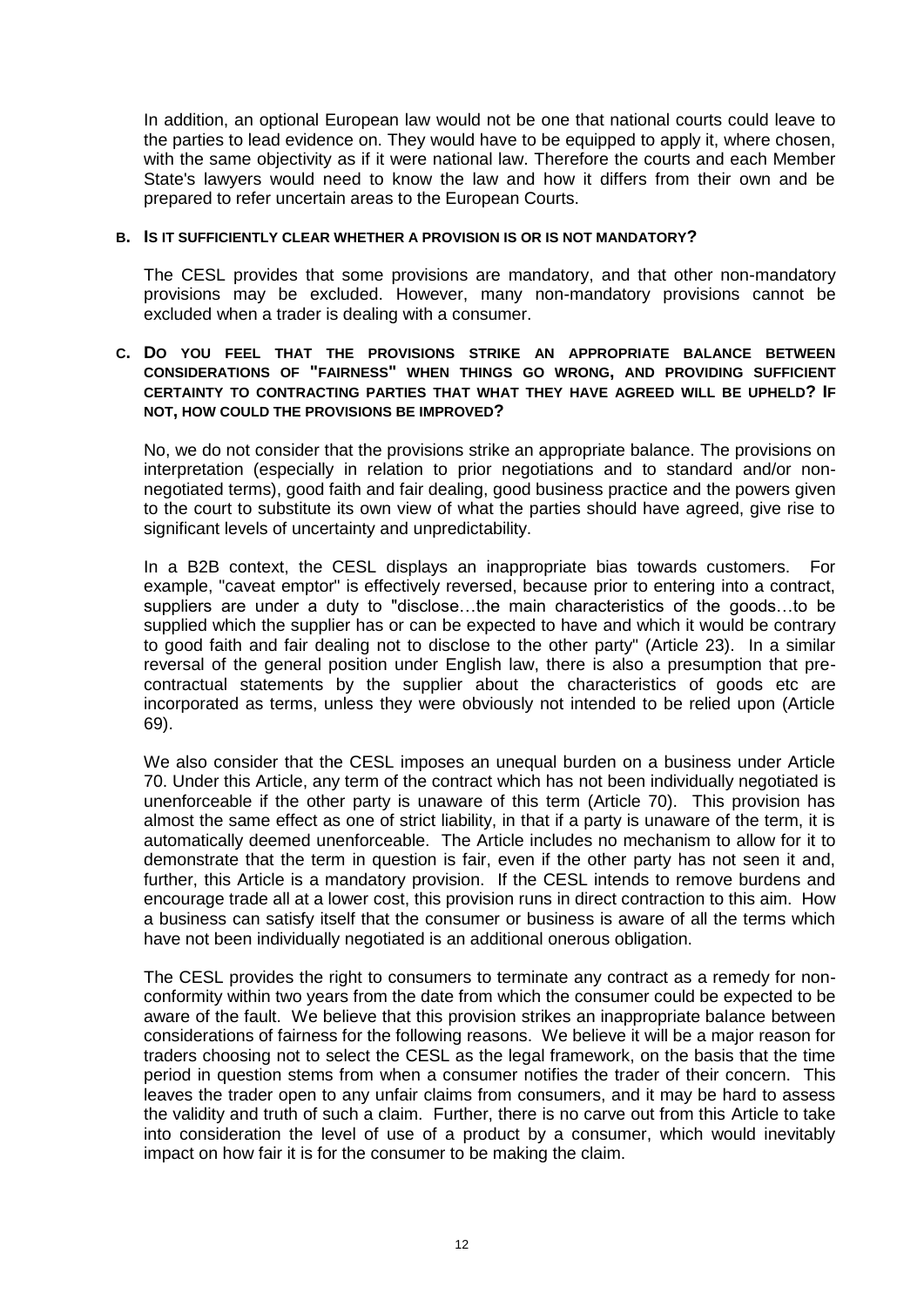#### **D. ARE THERE ANY PROVISIONS THAT GIVE RISE TO PARTICULAR CONCERNS, AND WHY?**

#### Right to Reject

In the UK the consumer has a "right to reject" goods. This right must be exercised within "a reasonable time". Under the CESL, consumers also have a right to terminate, but this right is not time-limited. However, it is not clear how this right sits alongside the requirement on the consumer (under Article 2) to act in accordance with "*good faith and fair dealing*". If the consumer fails to do so, he will lose his right to a remedy under the CESL. So not only will traders be discouraged from using the CESL for fear that such an extended right could be abused, but they will be unsure as to the scope of that right, with too much scope for argument over whether the consumer has acted in good faith and should be given an allowance for their use of the product.

#### Impractical information requirements

The Commission is seeking to impose strict obligations on businesses to alert consumers to the fact that they are entering a contract subject to the CESL and to ensure that they understand its terms.

The Commission is also seeking to specify the manner in which the choice of the contract is made. For example, the provisions require that:

- traders include a standard form notice (as set out in Annex 1 of the proposed CESL) "in a prominent manner", plus a hyperlink to a website for the full text of the CESL;
- consumers give explicit consent to the application of the CESL "separate from the statement indicating the agreement to conclude the contract";
- traders also provide consumers with confirmation of the agreement on a durable medium (which includes a digital copy);
- consumers, when buying on the telephone, are not bound until they have received this information together with the standard form notice and have then signified their consent.

In the event that a business fails to provide the pre-contractual information, consumers will not be bound until they have received confirmation of the agreement, accompanied by the standard form notice and expressly consented to the use of the CESL.

What these proposals seem to fail to recognise is that consumers want *less* obstacles when contracting online or over the telephone, not more (e.g. by way of multiple tick boxes confirming agreement to a sale). Indeed, it is debatable how many consumers actually read terms and conditions in any event, let alone accompanying additional information which they may well struggle to understand in the first place. This issue is particularly relevant when considering the future of online transactions, in particular the increasing use of mobile platforms, which may render the concept of burdensome information requirements nonsensical.

As for businesses, the information requirements may discourage them from adopting the CESL, both because of the practical implementation costs and because of the penalties that Member States would be required to impose on traders for failure to comply, noting that these penalties must be "effectively proportionate and dissuasive".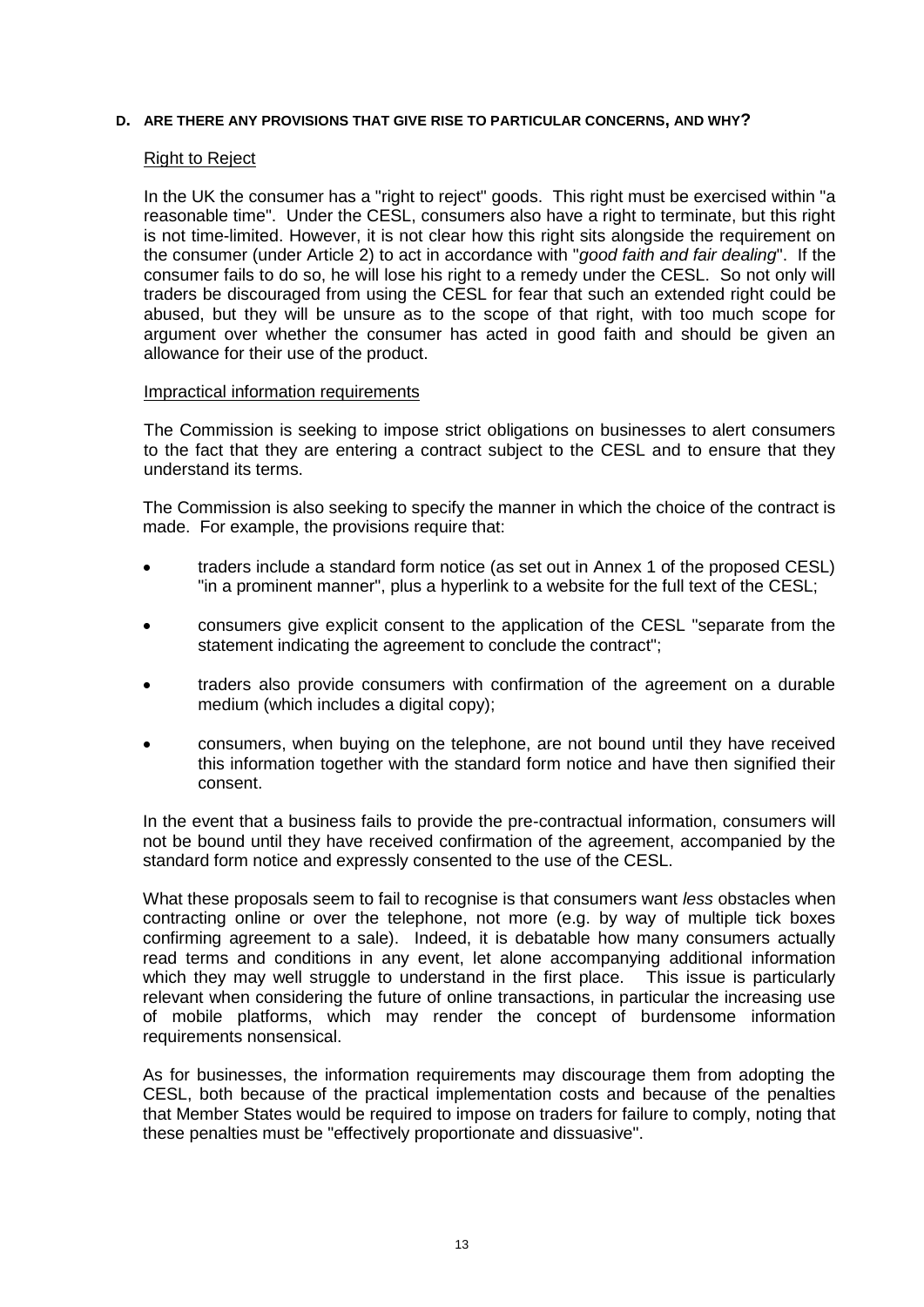# Linguistic obstacles

Under the CESL, as under the proposed Consumer Rights Directive, Member States may require that contractual information is given in a particular language.

Thus if an online trader uses the CESL it must still comply with each Member State's linguistic requirements. The cross-border online trader would have to find out what language requirements are imposed in other Member States and must either comply with them or ensure that it does not direct its activities to that Member State. Whilst this protects consumers, traders wishing to start a pan-European business are unlikely to start by translating their site into all Community languages.

# Whose business terms prevail

When businesses negotiate terms and conditions they do so in the knowledge that such terms govern the relationship between the parties. Under the CESL, only the terms "common in substance" to both sets of standard terms can form the contract (Article 39) if there is any dispute between the parties. Our concern here is under what basis "common in substance" can be assessed. This method effectively creates more uncertainty and an increased likelihood to have to resort to lawyers to assess what is "common in substance". This type of provision leaves scope for plenty of argument. Of further concern is what happens to the rest of the terms that are not "common in substance" and if these other provisions include core terms of the agreement. Often many terms are linked within an agreement, and for those terms which are not "common in substance" to just fall away may cause some major contractual issues regarding the functioning of the rest of the agreement. Finally, there may well be linguistic obstacles to this article working, setting the scene for more scope for dispute. Linguistic differences can often mean even individual words are subject to a divergence of interpretation. As the CESL is intended to roll out in twenty-seven European countries, it is hard to imagine there will not be linguistic issues of interpretation to arrive at what is "common in substance". We believe that this provision runs in direct contradiction to the aims of the CESL.

# Economic obstacles

The CESL creates uncertainty at a difficult economic time, given its non-mandatory nature and its attempts to create an entirely different legal platform where there is no jurisprudence to assist with interpretation and enforcement. In many instances, the priority is to ensure the survival and endurance of a business, rather than invest time and expense to interpret, assess and comply with an additional legislative framework, which may or may not apply from contract to contract. To ask businesses, at what is a very volatile and difficult economic time, to consider the CESL, is to our mind, not appropriate.

# © CITY OF LONDON LAW SOCIETY 2012

All rights reserved. This paper has been prepared as part of a consultation process. Its contents should not be taken as legal advice in relation to a particular situation or transaction.